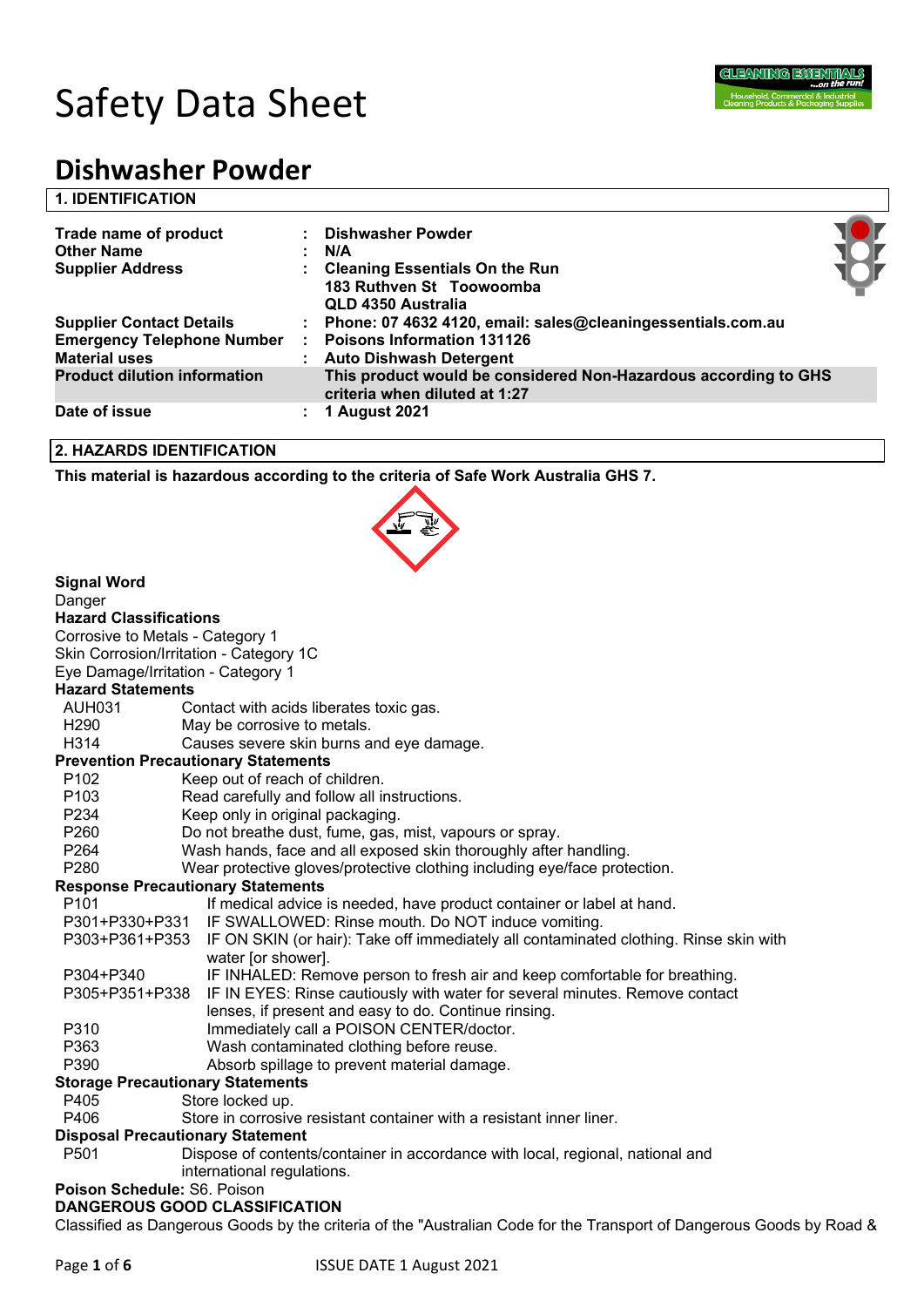Rail" and the "New Zealand NZS5433: Transport of Dangerous Goods on Land". **Dangerous Goods Class:** 8

| <b>3. COMPOSITION INFORMATION</b>                                                                                                                                                      |                                     |                                                           |
|----------------------------------------------------------------------------------------------------------------------------------------------------------------------------------------|-------------------------------------|-----------------------------------------------------------|
| <b>CHEMICAL ENTITY</b>                                                                                                                                                                 | CAS NO                              | <b>PROPORTION</b>                                         |
| Sodium carbonate<br>Silicic acid (H2SiO3), disodium salt<br>1,3,5-Triazine-2,4,6(1H,3H,5H)-trione, 1,3-dichloro-, sodium salt, dihydrate<br>Ingredients determined to be Non-Hazardous | 497-19-8<br>6834-92-0<br>51580-86-0 | $30 - 60%$<br>$10 - 30 \%$<br>$1 - 5\%$<br><b>Balance</b> |
|                                                                                                                                                                                        |                                     | 100%                                                      |

# **4. FIRST AID MEASURES**

If poisoning occurs, contact a doctor or Poisons Information Centre (Phone Australia 131 126, New Zealand 0800 764 766).

**Inhalation:** Remove victim from exposure - avoid becoming a casualty. Remove contaminated clothing and loosen remaining clothing. Allow patient to assume most comfortable position and keep warm. Keep at rest until fully recovered. Seek medical advice if effects persist.

**Skin Contact:** If skin or hair contact occurs, remove contaminated clothing and flush skin and hair with running water. If swelling, redness, blistering or irritation occurs seek medical assistance. For gross contamination, immediately drench with water and remove clothing. Continue to flush skin and hair with plenty of water (and soap if material is insoluble). For skin burns, cover with a clean, dry dressing until medical help is available. If blistering occurs, do NOT break blisters. If swelling, redness, blistering, or irritation occurs seek medical assistance.

**Eye contact:** Immediately irrigate with copious quantities of water for 15 minutes. Eyelids to be held open. Remove clothing if contaminated and wash skin. Urgently seek medical assistance. Transport to hospital or medical centre.

**Ingestion:** Rinse mouth with water. If swallowed, do NOT induce vomiting. Give a glass of water to drink. Never give anything by the mouth to an unconscious patient. If vomiting occurs give further water. Seek medical advice.

**PPE for First Aiders:** Wear gloves, safety glasses. Available information suggests that gloves made from should be suitable for intermittent contact. However, due to variations in glove construction and local conditions, the user should make a final assessment. Always wash hands before smoking, eating, drinking or using the toilet. Wash contaminated clothing and other protective equipment before storing or re-using.

**Notes to physician:** Treat symptomatically. Can cause corneal burns.

#### **5. FIRE FIGHTING MEASURES**

#### **Hazchem Code:** 2X

**Suitable extinguishing media:** If material is involved in a fire use water fog (or if unavailable fine water spray), alcohol resistant foam, standard foam, dry agent (carbon dioxide, dry chemical powder).

**Specific hazards:** Non-combustible material.

**Fire fighting further advice:** Not applicable.

#### **6. ACCIDENTAL RELEASE MEASURES**

#### **SMALL SPILLS**

Wear protective equipment to prevent skin and eye contamination. Avoid inhalation of vapours or dust. Wipe up with absorbent (clean rag or paper towels). Collect and seal in properly labelled containers or drums for disposal.

#### **LARGE SPILLS**

Clear area of all unprotected personnel. Slippery when spilt. Avoid accidents, clean up immediately. Wear protective equipment to prevent skin and eye contamination and the inhalation of dust. Work up wind or increase ventilation. Cover with damp absorbent (inert material, sand or soil). Sweep or vacuum up, but avoid generating dust. Collect and seal in properly labelled containers or drums for disposal. If contamination of crops, sewers or waterways has occurred advise local emergency services.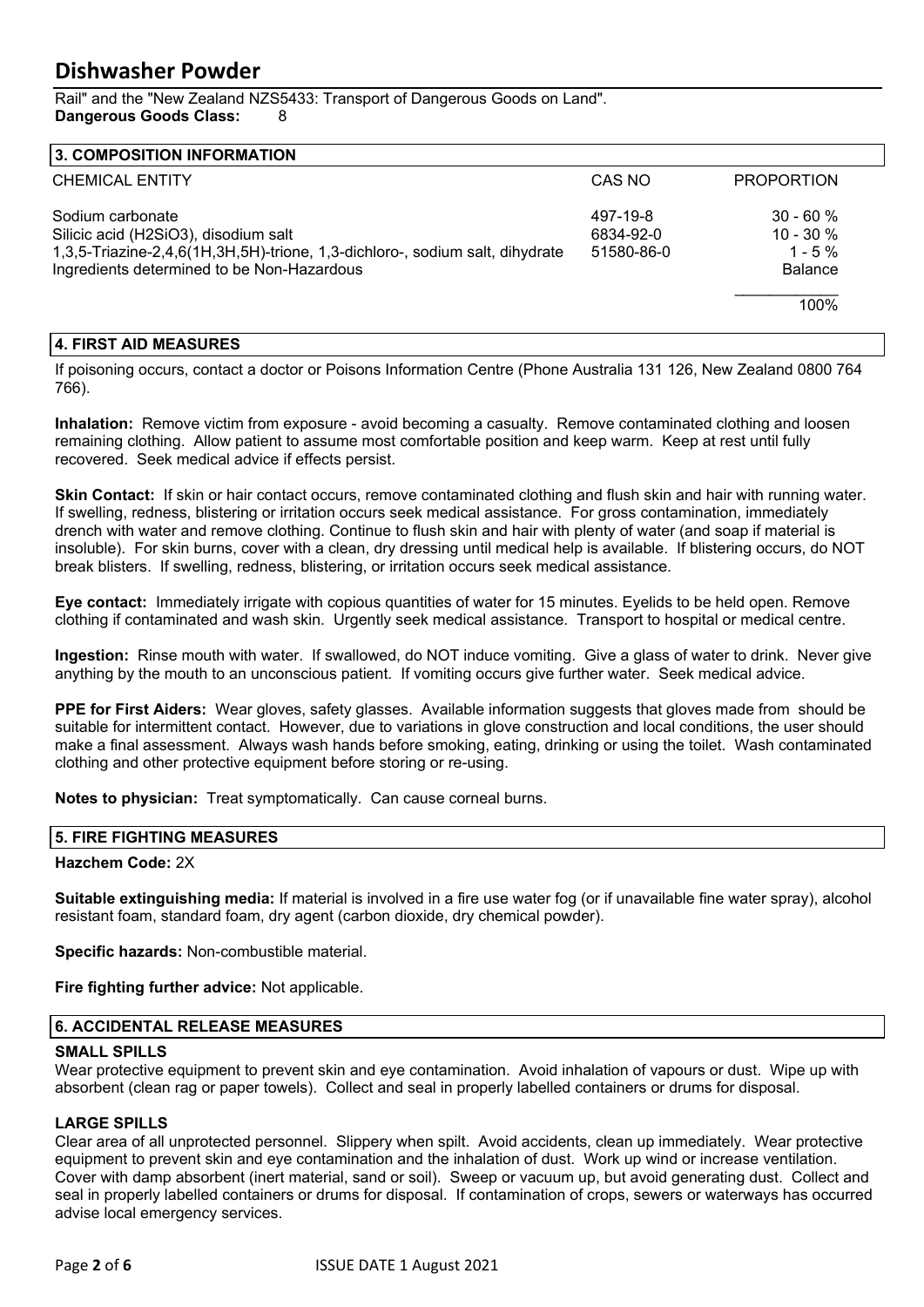# **Dangerous Goods - Initial Emergency Response Guide No:** 37

# **7. HANDLING AND STORAGE**

**Handling:** Avoid eye contact and skin contact. Avoid inhalation of dust.

**Storage:** Store in a cool, dry, well-ventilated place and out of direct sunlight. Store away from foodstuffs. Store away from incompatible materials described in Section 10. Store away from sources of heat and/or ignition. Store locked up. Store in corrosive resistant container with a resistant inner liner. Keep container standing upright. Keep containers closed when not in use - check regularly for spills.

This material is classified as a Class 8 Corrosive as per the criteria of the "Australian Code for the Transport of Dangerous Goods by Road & Rail" and/or the "New Zealand NZS5433: Transport of Dangerous Goods on Land" and must be stored in accordance with the relevant regulations.

This material is a Scheduled Poison Schedule 6 (Poison) and must be stored, maintained and used in accordance with the relevant regulations.

# **8. EXPOSURE CONTROLS / PERSONAL PROTECTION**

**National occupational exposure limits:** No value assigned for this specific material by Safe Work Australia.

**Biological Limit Values:** As per the "National Model Regulations for the Control of Workplace Hazardous Substances (Safe Work Australia)" the ingredients in this material do not have a Biological Limit Allocated.

**Engineering Measures:** Natural ventilation should be adequate under normal use conditions.

**Personal Protection Equipment:** GLOVES, SAFETY GLASSES.

Personal protective equipment (PPE) must be suitable for the nature of the work and any hazard associated with the work as identified by the risk assessment conducted.

Wear gloves, safety glasses. Available information suggests that gloves made from should be suitable for intermittent contact. However, due to variations in glove construction and local conditions, the user should make a final assessment. Always wash hands before smoking, eating, drinking or using the toilet. Wash contaminated clothing and other protective equipment before storing or re-using.

**Hygiene measures:** Keep away from food, drink and animal feeding stuffs. When using do not eat, drink or smoke. Wash hands prior to eating, drinking or smoking. Avoid contact with clothing. Avoid eye contact and skin contact. Avoid inhalation of dust. Ensure that eyewash stations and safety showers are close to the workstation location.

#### **9. PHYSICAL AND CHEMICAL PROPERTIES**

**Form:** Powder **Colour:** White **Odour:** Chlorine

**Solubility:** Highly soluble **pH:**  $H$  **highly Alkaline** 

> (Typical values only - consult specification sheet)  $N Av = Not available, N App = Not applicable$

#### **10. STABILITY AND REACTIVITY**

**Chemical stability:** This material is thermally stable when stored and used as directed.

**Conditions to avoid:** Elevated temperatures and sources of ignition.

**Incompatible materials:** Oxidising agents.

**Hazardous decomposition products:** Oxides of carbon and nitrogen, smoke and other toxic fumes.

**Hazardous reactions:** No known hazardous reactions.

#### **11. TOXICOLOGICAL INFORMATION**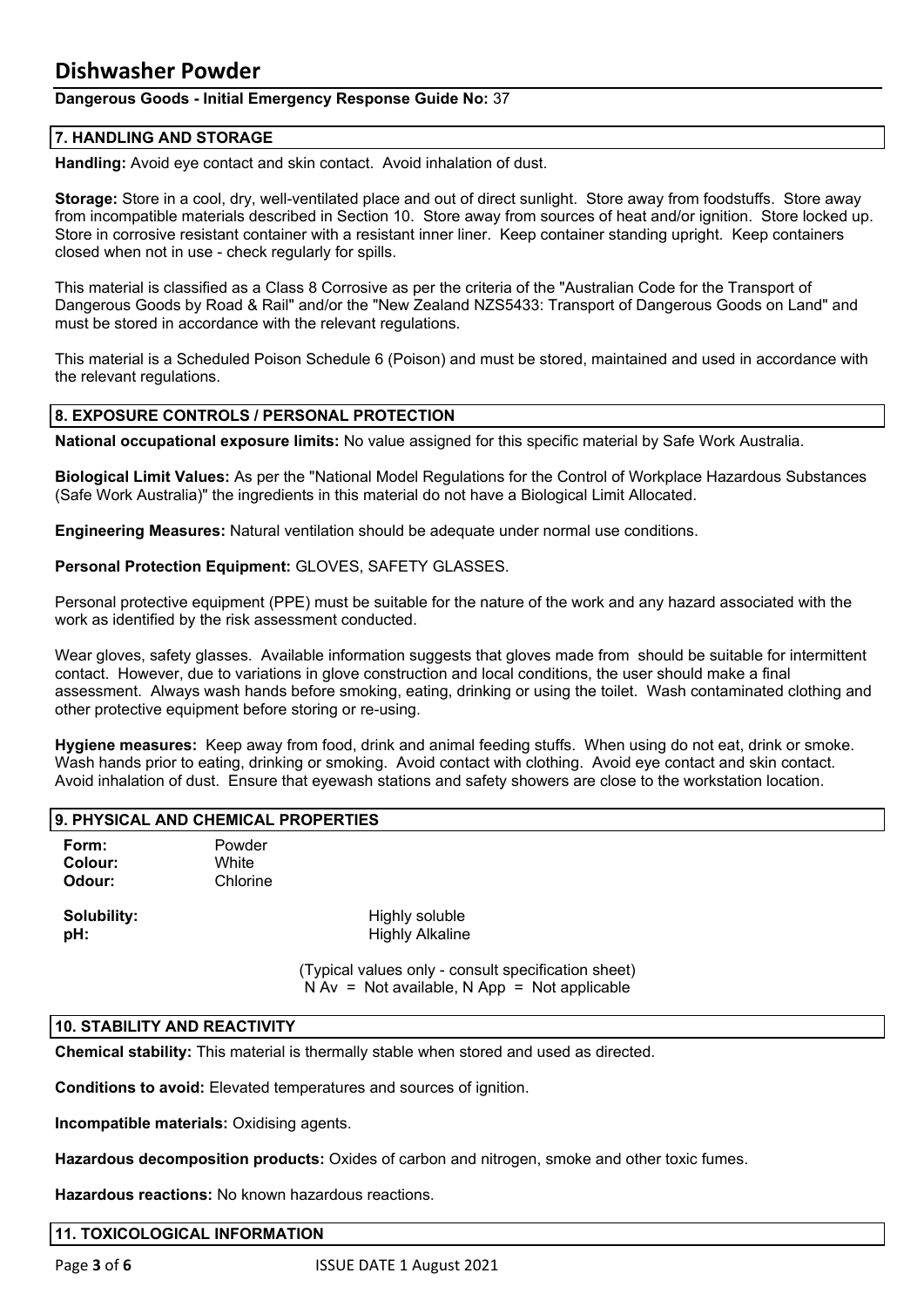No adverse health effects expected if the product is handled in accordance with this Safety Data Sheet and the product label. Symptoms or effects that may arise if the product is mishandled and overexposure occurs are: **Acute Effects**

**Inhalation:** Material may be an irritant to mucous membranes and respiratory tract.

**Skin contact:** Contact with skin will result in severe irritation. Corrosive to skin - may cause skin burns.

**Ingestion:** Swallowing can result in nausea, vomiting, diarrhoea, abdominal pain and chemical burns to the gastrointestinal tract.

**Eye contact:** A severe eye irritant. Corrosive to eyes: contact can cause corneal burns. Contamination of eyes can result in permanent injury. Exposure to the dust may cause discomfort due to particulate nature. May cause physical irritation to the eyes.

### **Acute toxicity**

**Inhalation:** This material has been classified as not hazardous for acute inhalation exposure. Acute toxicity estimate (based on ingredients):  $LC_{50}$  > 5.0 mg/L for dust.

**Skin contact:** This material has been classified as not hazardous for acute dermal exposure. Acute toxicity estimate (based on ingredients):  $LD_{50}$  > 2,000 mg/Kg bw

**Ingestion:** This material has been classified as not hazardous for acute ingestion exposure. Acute toxicity estimate (based on ingredients):  $LD_{50}$  > 2,000 mg/Kg bw

**Corrosion/Irritancy:** Eye: this material has been classified as a Category 1 Hazard (irreversible effects to eyes). Skin: this material has been classified as a Category 1C Hazard (irreversible effects to skin).

**Sensitisation:** Inhalation: this material has been classified as not a respiratory sensitiser. Skin: this material has been classified as not a skin sensitiser.

**Aspiration hazard:** This material has been classified as not an aspiration hazard.

**Specific target organ toxicity (single exposure):** This material has been classified as not a specific hazard to target organs by a single exposure.

#### **Chronic Toxicity**

**Mutagenicity:** This material has been classified as not a mutagen.

**Carcinogenicity:** This material has been classified as not a carcinogen.

**Reproductive toxicity (including via lactation):** This material has been classified as not a reproductive toxicant.

**Specific target organ toxicity (repeat exposure):** This material has been classified as not a specific hazard to target organs by repeat exposure.

# **12. ECOLOGICAL INFORMATION**

#### Avoid contaminating waterways.

**Acute aquatic hazard:** This material has been classified as not hazardous for acute aquatic exposure. Acute toxicity estimate (based on ingredients): > 100 mg/L

**Long-term aquatic hazard:** This material has been classified as not hazardous for chronic aquatic exposure. Nonrapidly or rapidly degradable substance for which there are adequate chronic toxicity data available OR in the absence of chronic toxicity data, Acute toxicity estimate (based on ingredients): >100 mg/L, where the substance is not rapidly degradable and/or BCF < 500 and/or  $log K_{ow}$  < 4.

**Ecotoxicity:** No information available.

**Persistence and degradability:** No information available. **Bioaccumulative potential:** No information available. **Mobility:** No information available.

# **13. DISPOSAL CONSIDERATIONS**

Persons conducting disposal, recycling or reclamation activities should ensure that appropriate personal protection equipment is used, see "Section 8. Exposure Controls and Personal Protection" of this SDS.

If possible material and its container should be recycled. If material or container cannot be recycled, dispose in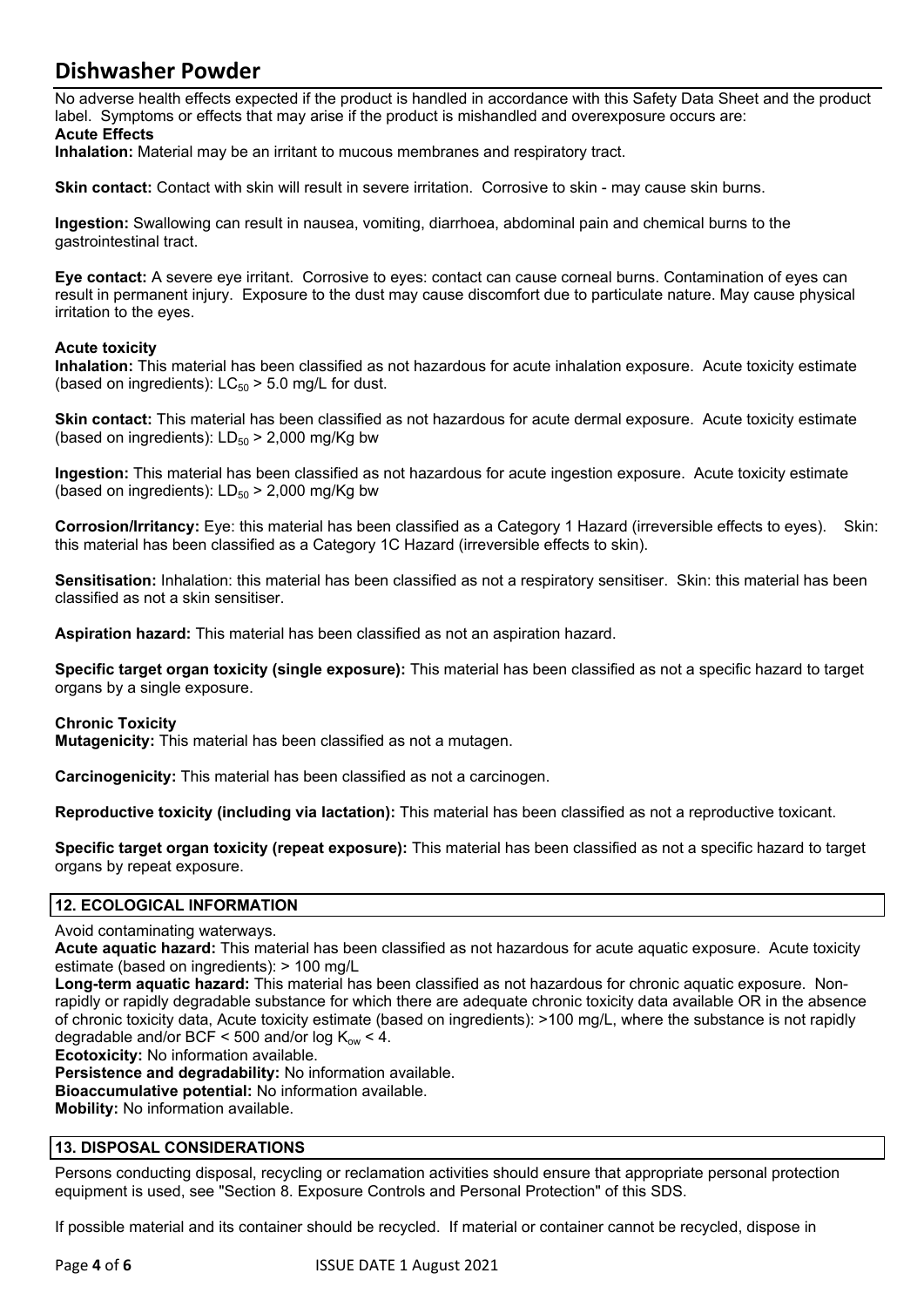accordance with local, regional, national and international Regulations.

### **14. TRANSPORT INFORMATION**

# **ROAD AND RAIL TRANSPORT**

Classified as Dangerous Goods by the criteria of the "Australian Code for the Transport of Dangerous Goods by Road & Rail" and the "New Zealand NZS5433: Transport of Dangerous Goods on Land".



| <b>UN No:</b>                       | 3262   |
|-------------------------------------|--------|
| <b>Dangerous Goods Class:</b>       | 8      |
| <b>Packing Group:</b>               | Ш      |
| <b>Hazchem Code:</b>                | 2X     |
| <b>Emergency Response Guide No:</b> | 37     |
| <b>Limited Quantities</b>           | $5$ kg |
|                                     |        |

**Proper Shipping Name:** CORROSIVE SOLID, BASIC, INORGANIC, N.O.S. (CONTAINS DISODIUM METASILICATE)

**Segregation Dangerous Goods:** Not to be loaded with explosives (Class 1), dangerous when wet substances (Class 4.3), oxidising agents (Class 5.1), organic peroxides (Class 5.2), radioactive substances (Class 7) or food and food packaging in any quantity. Note 1: Concentrated strong alkalis are incompatible with concentrated strong acids. Note 2: Concentrated strong acids are incompatible with concentrated strong alkalis. Note 3: Acids are incompatible with Dangerous Goods of Class 6 which are cyanides. Exemptions may apply.

# **MARINE TRANSPORT**

Classified as Dangerous Goods by the criteria of the International Maritime Dangerous Goods Code (IMDG Code) for transport by sea. This material is classified as a Marine Pollutant (P) according to the International Maritime Dangerous Goods Code.



**UN No:** 3262 **Dangerous Goods Class:** 8 **Packing Group:** III

**Proper Shipping Name:** CORROSIVE SOLID, BASIC, INORGANIC, N.O.S. (CONTAINS DISODIUM METASILICATE)

# **AIR TRANSPORT**

Classified as Dangerous Goods by the criteria of the International Air Transport Association (IATA) Dangerous Goods Regulations for transport by air.



**UN No:** 3262 **Dangerous Goods Class:** 8 **Packing Group:** III

**Proper Shipping Name:** CORROSIVE SOLID, BASIC, INORGANIC, N.O.S. (CONTAINS DISODIUM METASILICATE)

Page **5** of **6** ISSUE DATE 1 August 2021